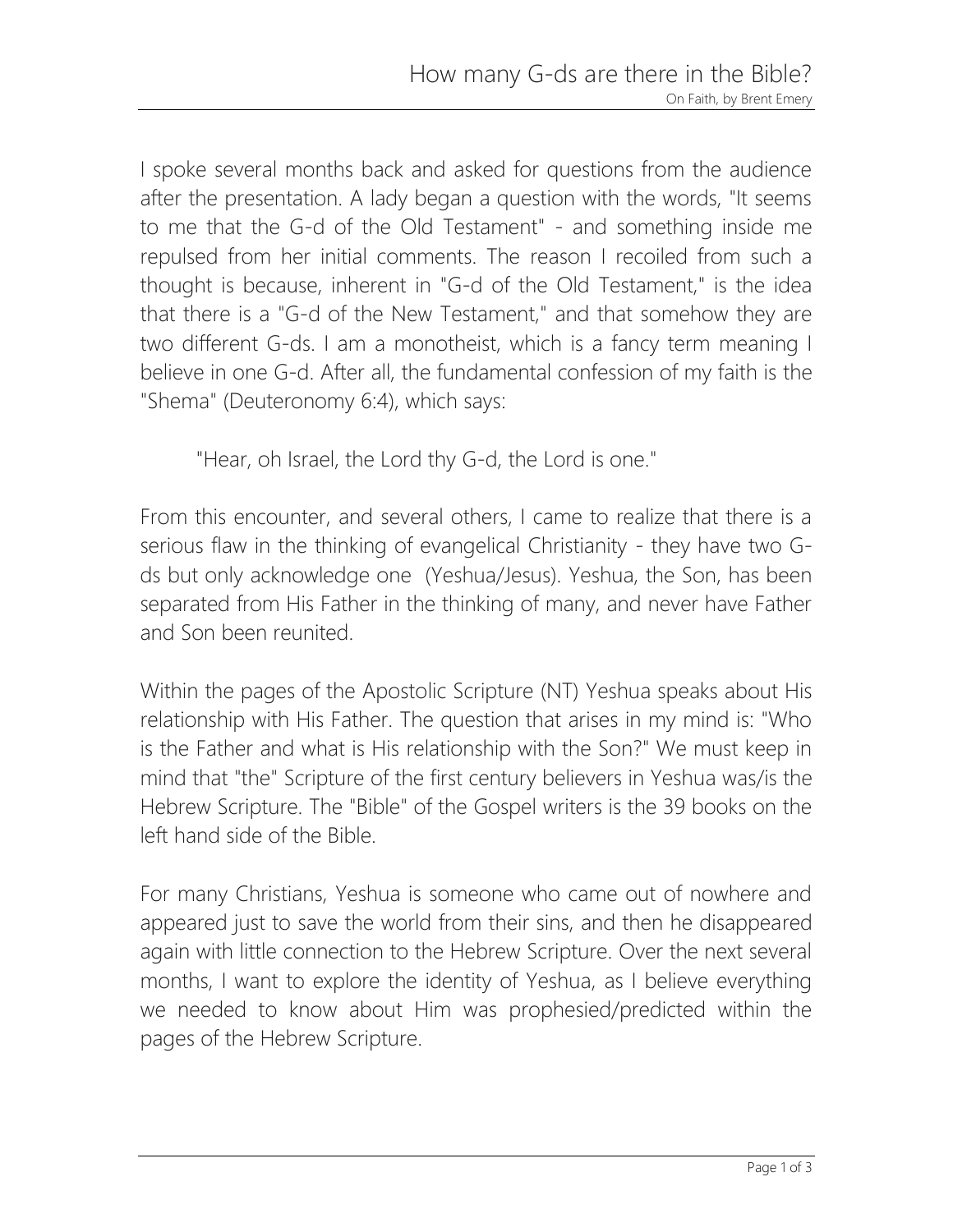In fact, I believe that the primary purpose of the Hebrew Scripture is to point us to Yeshua the Messiah. In Luke 24:44, 45 we read:

"Then He said to them, 'These are the words I spoke to you while I was still with you, that all things must be fulfilled which were written in the Law of Moses, the Prophets, and the Psalms concerning me. And he opened their understanding, that they might comprehend the Scriptures.' "

For those who are willing to see with the eyes of faith, Yeshua the Son and Adonai, His Father,

can be found on the pages of the Hebrew Scripture. As a monotheist, how can I believe that Adonai in the Hebrew Scripture and Yeshua in the Apostolic Scripture are "one" and still call myself a monotheist? This is the same question that believers in Yeshua of the first century had to ask themselves and arrive at a conclusion that came from the Hebrew Scripture.

The first text we must deal with is the Shema (Deuteronomy 6:4). After all, this text does say that G-d is One. How can One be two? The Hebrew word translated "One" in Deuteronomy 6:4 is the word "echad." A study of this word reveals "echad" has the capacity of plurality within it. For instance, in Genesis 1:5, evening and morning are "one day." In Genesis 2:24, a man and a woman are "one flesh." So the word "echad" has the ability to speak of a compound unity. To put it another way, there can be a multiplicity within the oneness of "echad.' There is no contradiction with believing in a Father and a Son and proclaiming the "oneness" of the Shema. Had Moses wished to speak of G-d as numerically "one," there were other Hebrew words that would have conveyed that thought. By using the word "echad," the writer opens up the possibility that, within the Oneness of G-d, there is a plurality that must be explored.